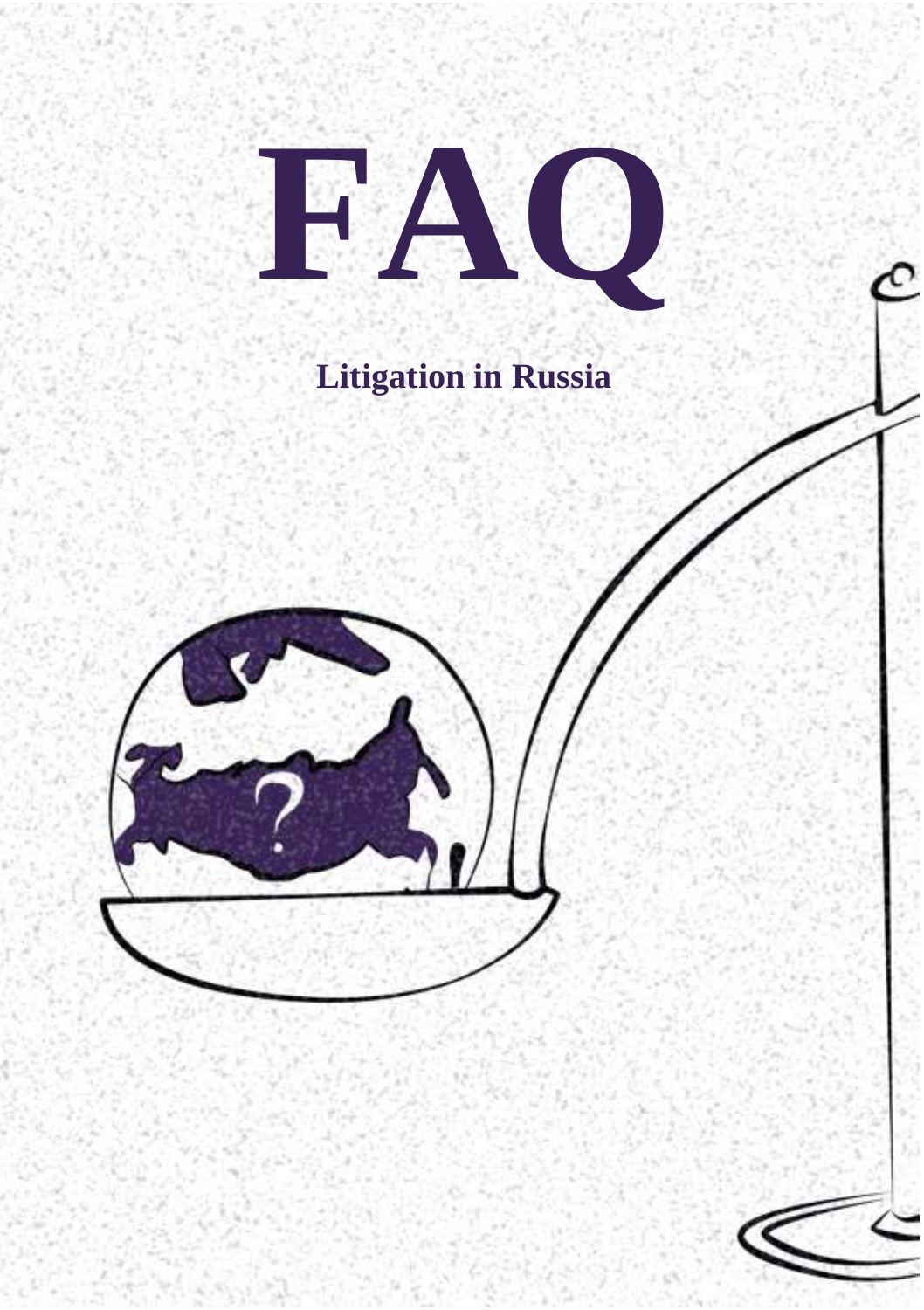#### **1. Are there any special rules for protection of foreign companies' rights in the Russian judicial system?**

In terms of judicial protection of rights and legitimate interests, foreign companies hold equal rights with the Russian legal entities. However, in the process of filing documents the Russian courts require document translation, consular legalization, issuing apostille (unless an international treaty between the Russian Federation and the country of incorporation contemplates otherwise).

#### **2. When are we entitled to choose the Russian jurisdiction?**

In the Russian Federation civil disputes involving foreign entities are considered in courts of general jurisdiction (mainly, family disputes involving citizens, labor disputes and consumer related disputes involving companies) and state «arbitrazh» (commercial) courts (mainly economic disputes involving businesses).

**State «arbitrazh» courts in the Russian Federation** handle legal matters involving foreign entities, international organizations, foreign residents, stateless persons, except the cases when the disputing parties establish the competence of a court of another state to consider the dispute or if:

1. the defendant is present or resides on the territory of the Russian Federation, or the defendant's property is located on the territory of the Russian Federation;

2. the managing body, a representative or branch office of the foreign person is located on the territory of the Russian Federation;

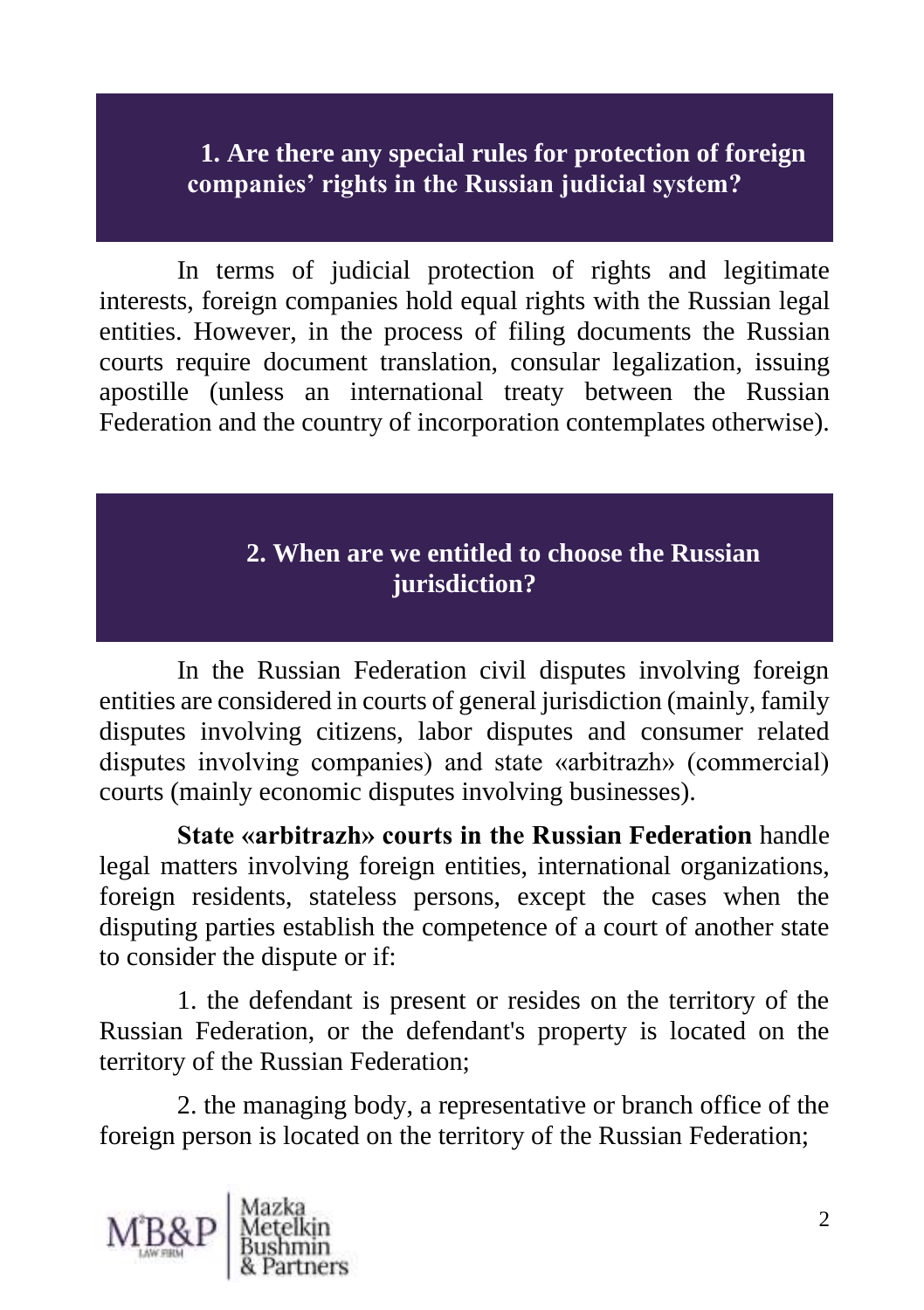3. the dispute arises from a contract, according to which the performance is to take place or took place on the territory of the Russian Federation;

4. the claim arises from the infliction of damage to property by an action or another circumstance, which took place on the territory of the Russian Federation, or if damage occurred on the territory of the Russian Federation;

5. the dispute arises from unjust enrichment, which took place on the territory of the Russian Federation;

6. in a case on the protection of business reputation, the plaintiff is located on the territory of the Russian Federation;

7. the dispute arises from relations concerning the circulation of securities, issued on the territory of the Russian Federation;

8. the applicant in a case on the establishment of a legally significant fact indicates the existence of the fact on the territory of the Russian Federation;

9. the dispute arises from relations concerning the state registration of domain names and other objects, and the rendering of services in the World Wide Web - the Internet - on the territory of the Russian Federation;

10. in other cases, involving close links between the disputed legal relation and the territory of the Russian Federation.

State «arbitrazh» courts in Russia consider cases that are pertained to their competence in accordance with the agreement of the parties (if it does not violate the exclusive jurisdiction of the courts of another country).

Courts of general jurisdiction in the Russian Federation consider cases involving foreign citizens, except the cases when the disputing parties establish the competence of a court of another state to consider the dispute or if:

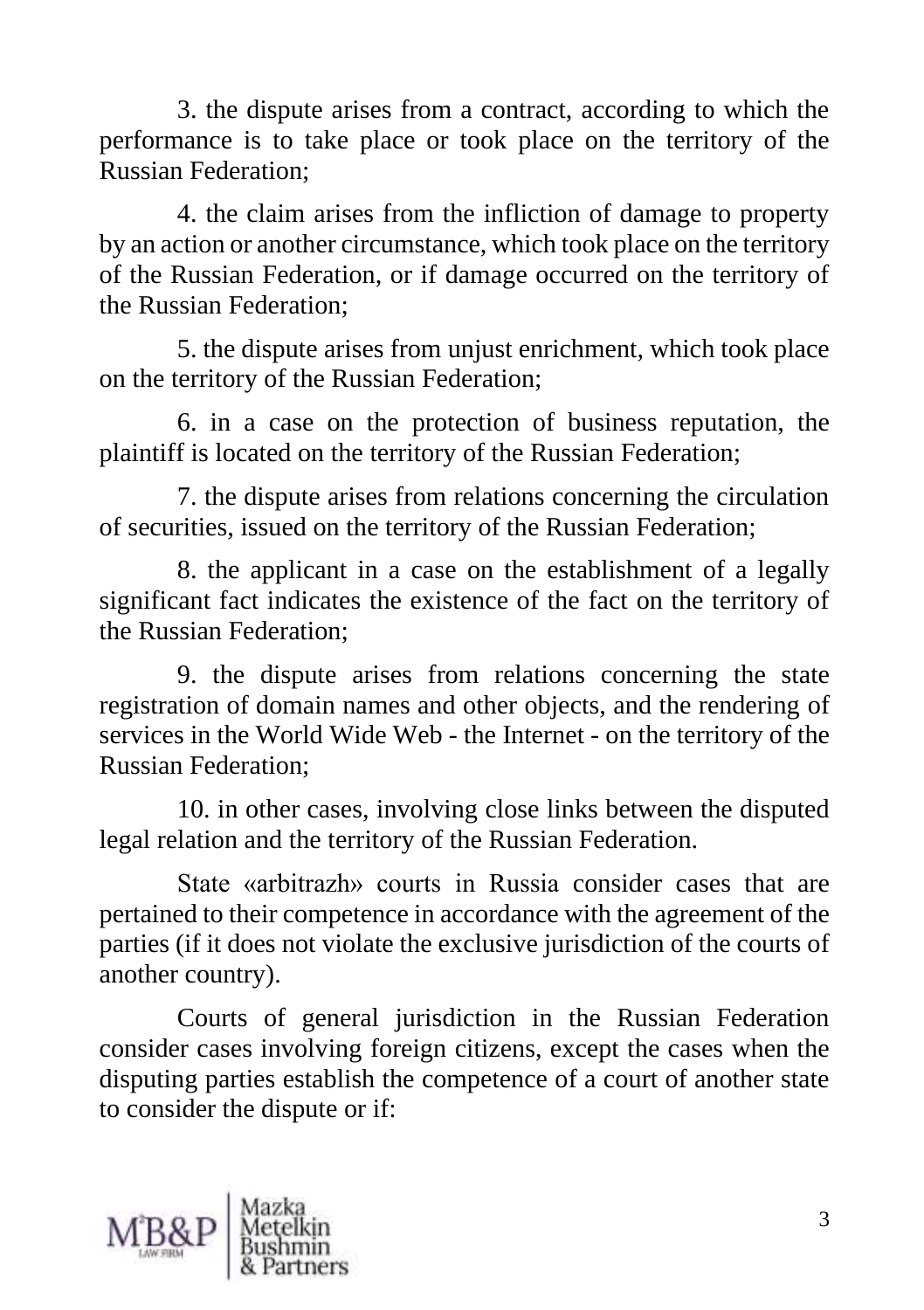1. the defendant-organization is present on the territory of the Russian Federation or the defendant person resides on the territory of the Russian Federation;

2. the managing body, a representative or branch office of the foreign person is located on the territory of the Russian Federation;

3. the defendant has property located on the territory of the Russian Federation or the defendant distributes advertisements in the World Wide Web - the Internet - aimed at attracting the attention of consumers located on the territory of the Russian Federation;

4. the defendant is domiciled on the territory of the Russian Federation in the matter of alimony recovery or establishment of paternity;

5. in the case of compensation for harm caused of injury to health, property damage or loss of breadwinner if the harm is caused on the territory of the Russian Federation or the plaintiff is domiciled on the territory of the Russian Federation;

6. in the case of compensation for harm caused to property if the action or other circumstances afforded the presentation of claim are occurred on the territory of the Russian Federation;

7. the plaint is implied by the contract in which its complete or partial performance takes place on the territory of the Russian Federation;

8. the dispute arises from unjust enrichment, which took place on the territory of the Russian Federation;

9. in the case of divorcement the plaintiff is domiciled in the Russian Federation or even one of the spouse has domicile in Russia;

10. in the case of protection of honor, dignity and business reputation the plaintiff is domiciled in the Russian Federation;

11. in the case of protection of the rights of subjects of personal data, including damage claims and compensations for moral harm, the plaintiff is domiciled in the Russian Federation;



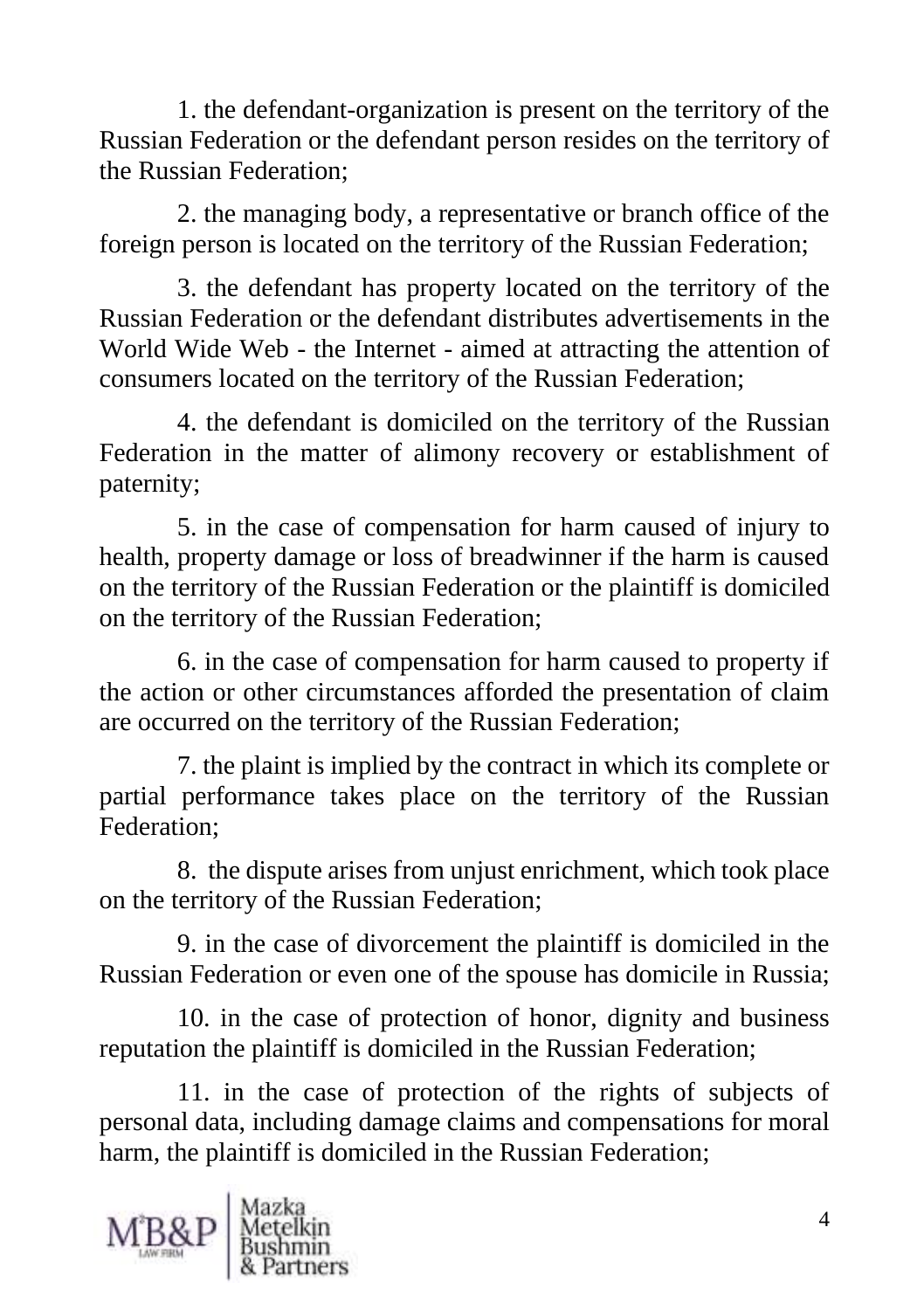12. in the case of termination of links' distribution by the search engine operator the plaintiff is domiciled in the Russian Federation.

#### **3. When are we obliged to choose the Russian jurisdiction?**

In **state «arbitrazh» courts in the Russian Federation** disputing party are obliged to submit the following cases:

1. cases concerning state property of the Russian Federation, including disputes concerning the privatization of state property and eminent domain;

2. cases, the subject matter in which is immovable property or the rights to it, if this property is located on the territory of the Russian Federation;

3. cases concerning the registration or issuance of patents, the registration and issuance of certificates to trademarks, industrial designs and utility models, or the registration of other rights to results of intellectual activity, which require the registration or the issuance of a patent or of a certificate in the Russian Federation;

4. cases regarding the invalidation of entries in public registers (books of records, cadastres), made by a competent body of the Russian Federation, keeping such a public register (books of records, cadastres);

5. cases concerning the creation, liquidation or registration of legal entities and individual entrepreneurs on the territory of the Russian Federation, as well as the challenge of decisions of these legal entities' bodies.

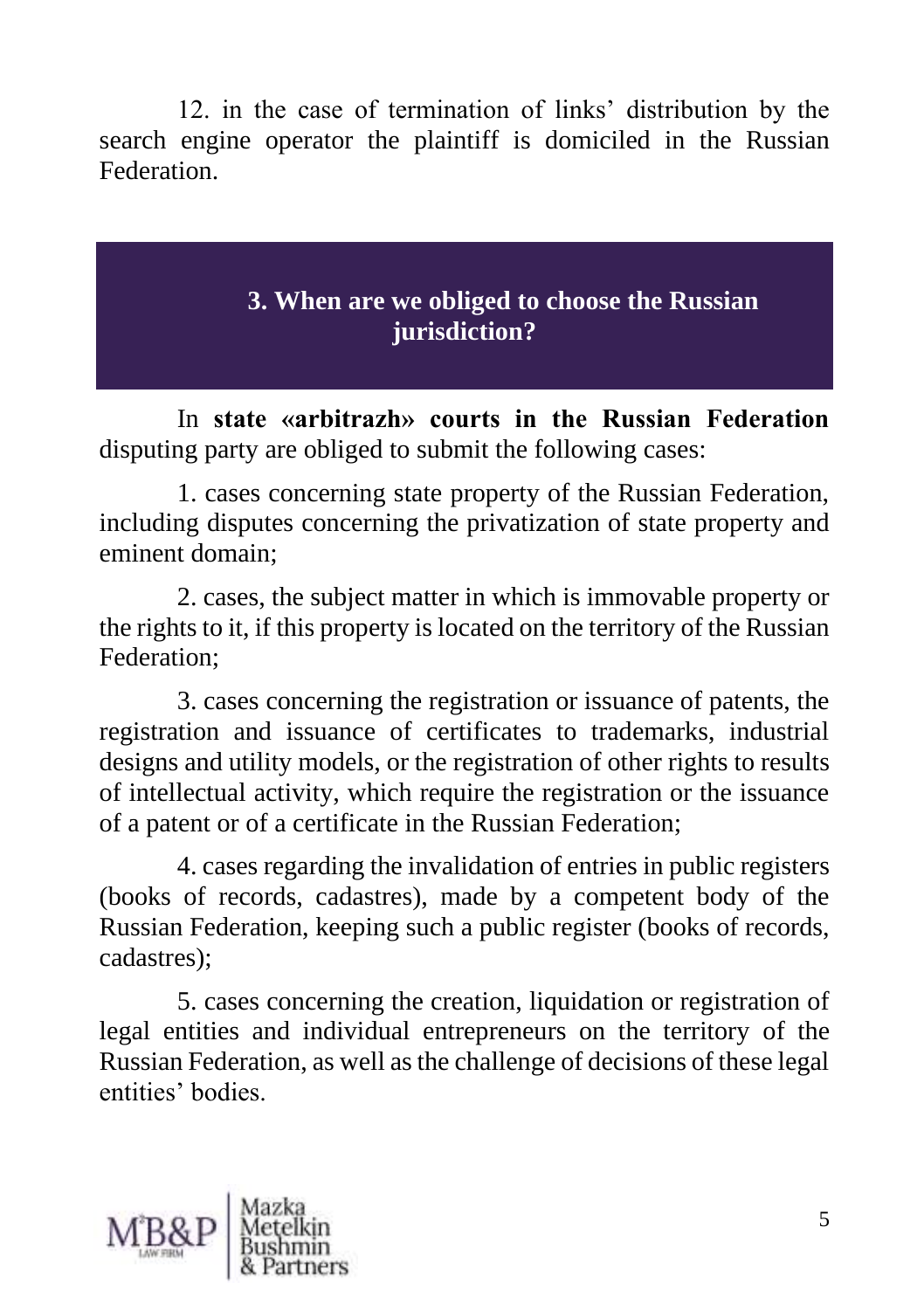Exclusive jurisdiction of the Russian state «arbitrazh» courts includes also proceedings involving foreign entities arising from public legal relationships.

In **courts of general jurisdiction** disputing parties are obliged to submit the following cases:

1. cases concerning the title to real property located on the territory of the Russian Federation;

2. cases arising from contracts of carriage, if the carriers reside on the territory of the Russian Federation;

3. in the case of dissolution of marriage between the Russian citizen and foreign citizen or stateless person (if both spouses are domiciled in Russia);

4. if the claimant of the case of affirmative proceeding is domiciled in Russia, or juridical fact is occurred in Russia;

5. if a citizen-object of proceedings of adoption, restriction of legal capacity, deprivation of legal capacity, emancipation holds the Russian citizenship or is domiciled in the Russian Federation;

6. if a citizen-object of proceedings of deeming to be missing or declaration to be deceased holds the Russian citizenship or his last known permanent place of residence was in Russia (and herewith establishment of right and obligation of the Russian citizens and entities is dependent on settlement of this question);

7. if ownerless property is occurred in the Russian Federation (in cases of declaration of ownership);

8. in cases of invalidation of lost and blocked securities the citizen or legal entity owned these securities hold the Russian citizenship or are domiciled in the Russian Federation.

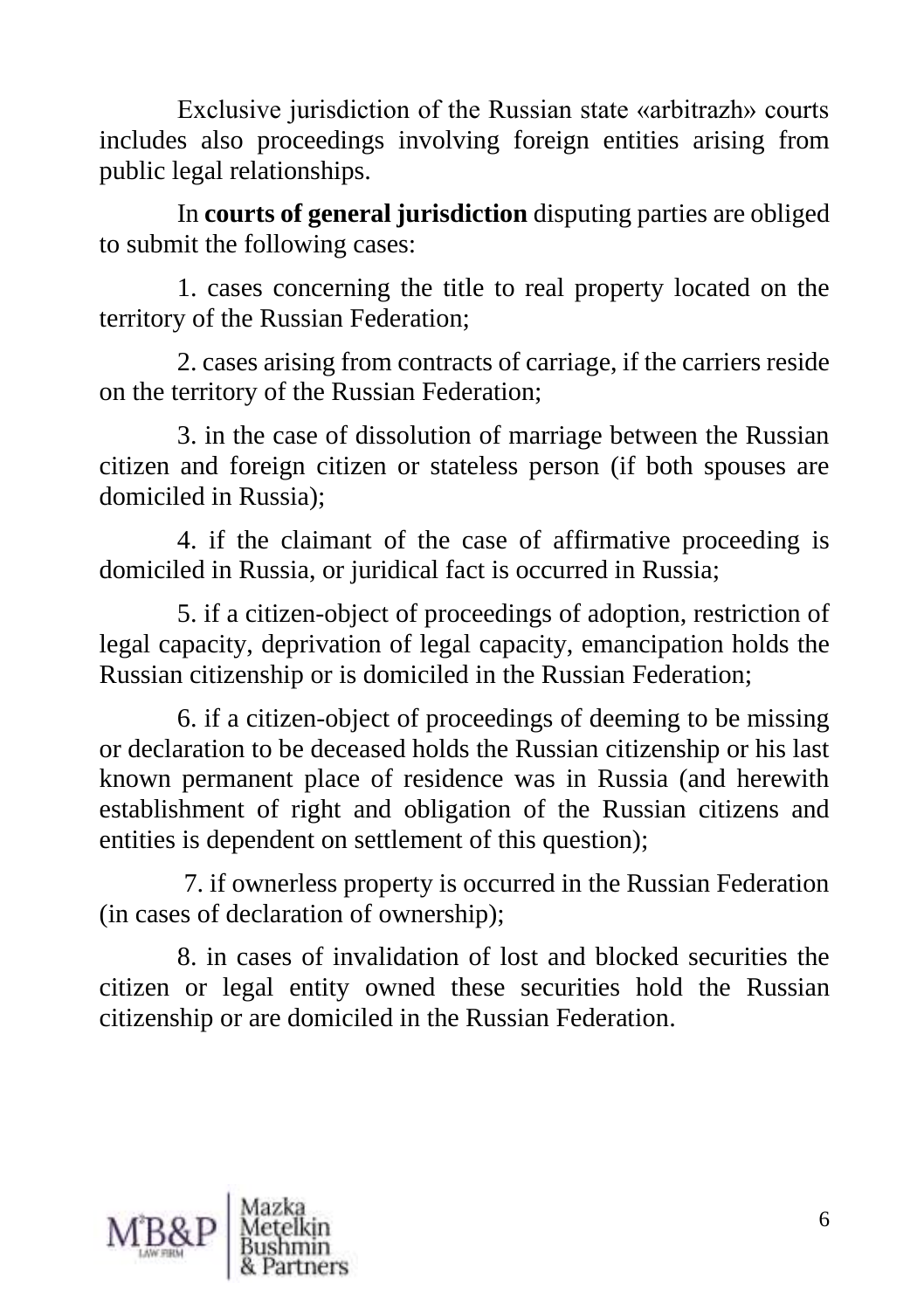### **4. Applicable substantive law in legal cases involving foreign persons and entities.**

## **Non-contractual and proprietary relationships**

The right of ownership and other property rights to immovable and movable property shall be determined by the law of the country where the property is located.

## **Unjust enrichment**

Obligations arising from unjust enrichment shall be governed by the legislation of the country where the unjust enrichment occurred.

If unjust enrichment has occurred as a result of an existing or estimated legal relationship in which the property was acquired, we should apply the law of the country to which this legal relationship was or could be subordinated.

*For example:* a company from Germany (supplier) and a company from Russia (buyer) agreed to settle a supply contract, and the buyer transferred prepayment before signing the contract. Subsequently the parties did not agree the terms of the contract and refused to conclude the contract. The supplier received unjust enrichment on the ground of the estimated legal relationship of the supply contract. The supply contract is governed by the law of the supplier country. Therefore, the BGB is applicable law in this situation.

## **Tort liability**

For obligations arising from tort liability the law of the country, where the action served as the basis for the claim for damages took place, is applicable. Whenever the harmful consequences ensue on the territory of one country, and the action causing these harmful

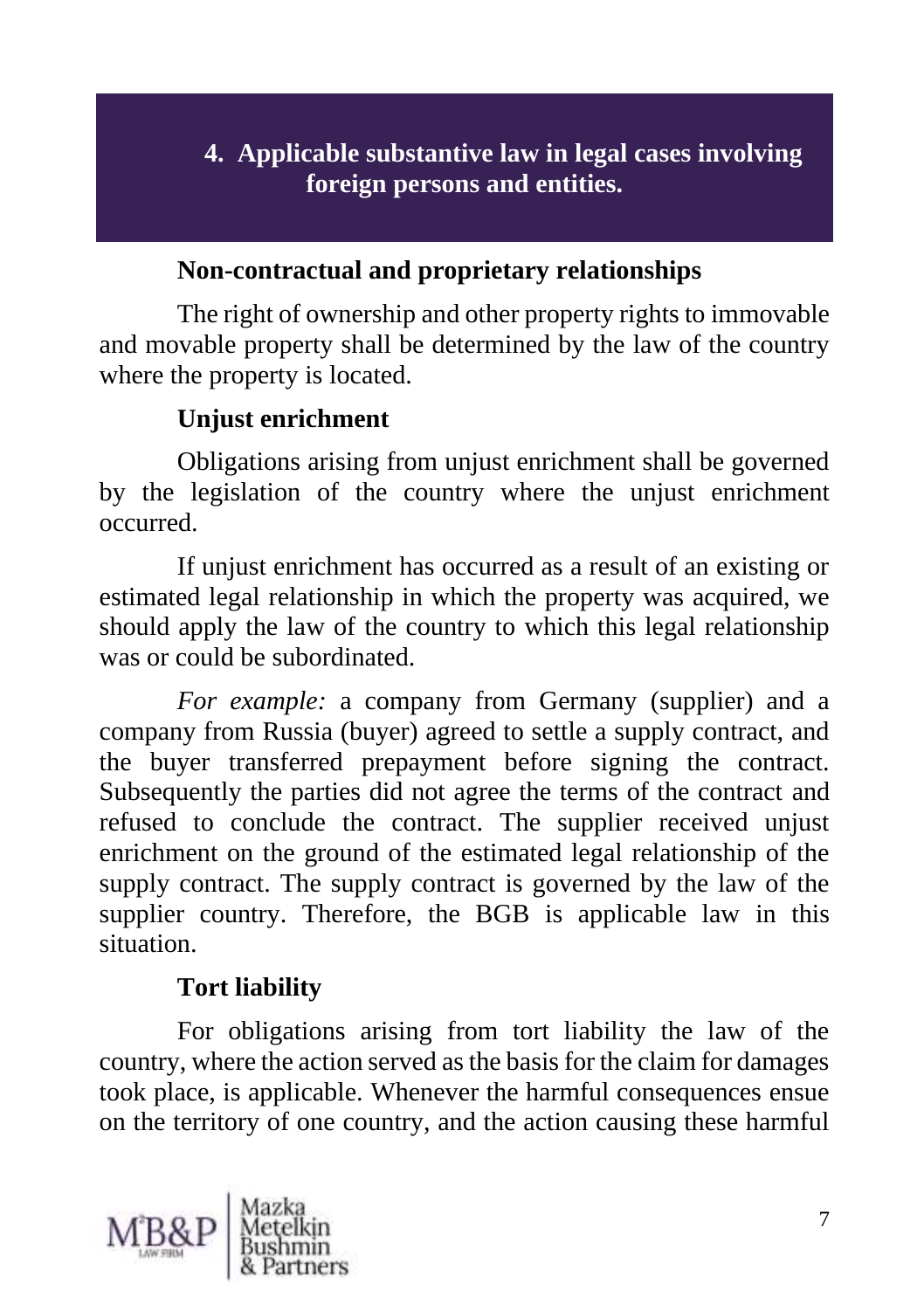consequences occurs on the territory of the other country, the law of the country where the action was occurred is applicable.

If the parties to the obligation arising from tort liability have the household registration or principal place of business in the same country, the law of that country shall be applied. If the parties to this obligation have a residence or principal place of business in different countries, but have the citizenship or state affiliation of the same country, the law of that country shall be applied.

If the obligation arising from tort liability correlates to the agreement made between the victim and tortfeasor concerning with conducting a business, applicable to the agreement law shall be applied to the obligation arising as consequence of causing harm.

## **Corporate relationships**

For the regulation of situations such as status of an organization, legal entity form, requirements of a name of a legal entity, incorporation, corporate restructuring, liquidation of a legal entity, legal succession, corporate capacity, procedure of acquisition of legal rights and obligations, internal affairs between founding participants, liability of members on shares, the law of the country of incorporation shall be applied.

## **Inheritance relationships**

Inheritance relationship governs by the law of the country where the testator had the last place of domicile (except as otherwise permitted by applicable law).

Inheritance of immovable property governs by the law of the country where this property is located. Inheritance of immovable property listed in the public registers of the Russian Federation governs by the Russian law.

## **Contractual legal relationship**

In general, if the parties to the contract reach an agreement of the applicable law, the Russian courts will apply exactly the law agreed by the parties. There are some exceptions – super-mandatory  $M_{\text{LMMERM}}^*$  8<br> $M_{\text{LMMERM}}^*$  8<br> $M_{\text{LMMERM}}^*$  8

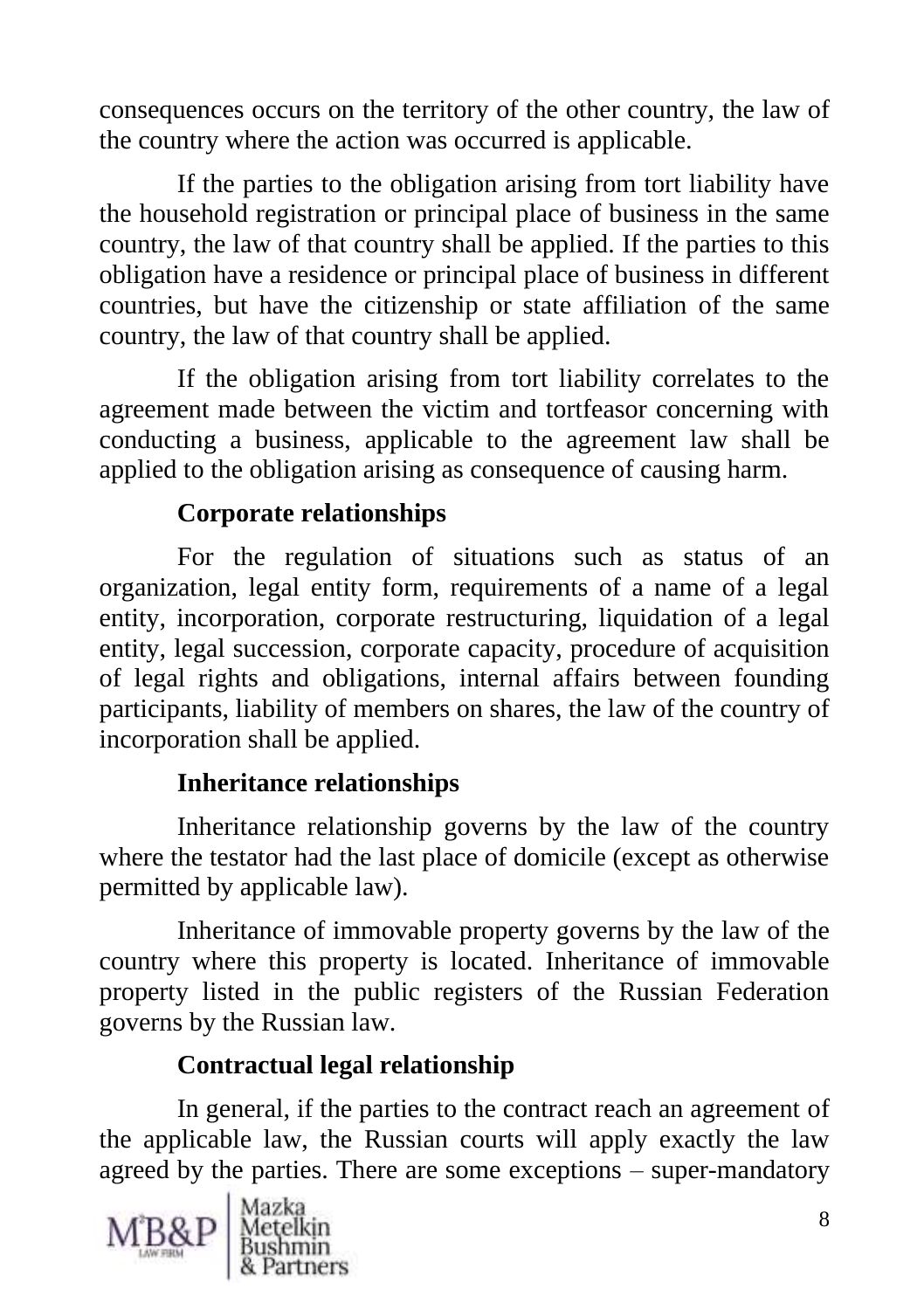rules (the Russian law is applicable independently of the agreed law by the parties to the contract).

In the absence of an agreement of the parties on the applicable law, the law of the country of the household registration or principal place of business of the party, which executes the contract, shall be applied (or the law of the country with which the contract and its subject have mostly close connection):

| <b>Contractual</b><br>legal<br>relationship | <b>Applicable law</b>                                   |
|---------------------------------------------|---------------------------------------------------------|
| Sales (trade)                               | Law of the seller's country                             |
| Gift contracts                              | Law of the donor's country                              |
| Lease                                       | Law of the lessor's country                             |
| of<br>hiring<br>Contracts<br>works          | Law of the country of the party which<br>executes works |
| Carriage                                    | Law of the carrier's country                            |
| Expedition of freight                       | Law of the forwarding agent's country                   |
| Loan                                        | Law of the lender's country                             |
| Bank deposit                                | Law of the bank's country                               |
| Custody                                     | Law of the custodier's country                          |
| Insurance contarcts                         | Law of the insurant's country                           |
| Commission<br>agreements                    | Law of the commissioner's country                       |
| Agenting                                    | Law of the agent's country                              |
| Providing of service                        | Law of the service provider's country                   |
| Mortgage                                    | Law of the mortgagor's country                          |
| Surety                                      | Law of the suretor's country                            |

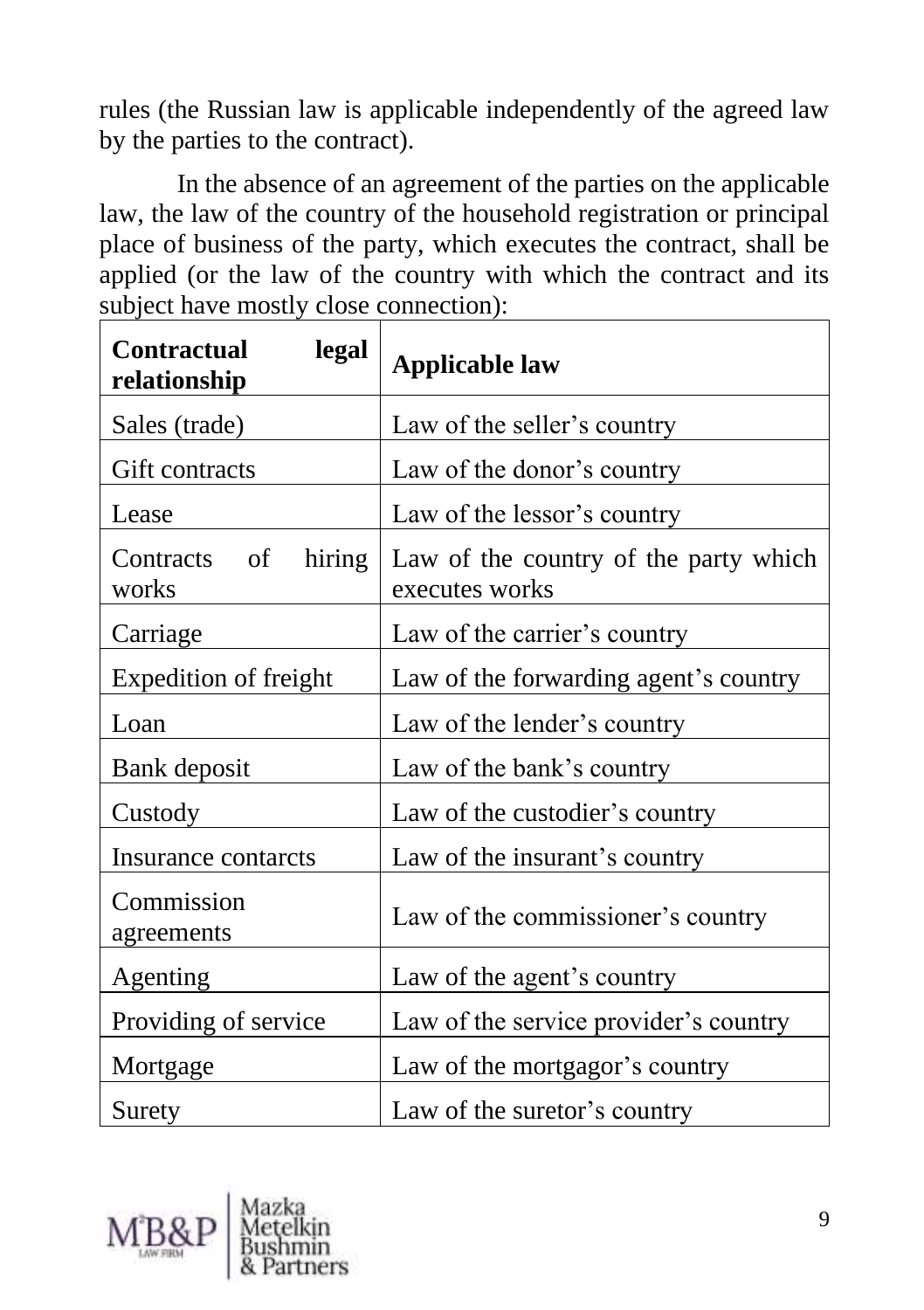| Constructions,<br>engineering                           | Law of the country where the results of<br>constructions, engineering<br>are<br>reproduced                                                                                                                                                                                                  |
|---------------------------------------------------------|---------------------------------------------------------------------------------------------------------------------------------------------------------------------------------------------------------------------------------------------------------------------------------------------|
| Particular partnership                                  | Law of the country where particular<br>partnership conducts activities                                                                                                                                                                                                                      |
| Public-private<br>partnership                           | Law of the country where partnership<br>conducts activities (if partnership<br>conducts activities on the territories of<br>several countries, law of the country of<br>principal place of business is applicable)                                                                          |
| Ownership<br>of 1<br>intellectual<br>property<br>rights | Law of the country where intellectual<br>property rights are exercising (if<br>intellectual property rights<br>are<br>exercising on the territories of several<br>countries, law of the country where<br>possessor of rights has principal place of<br>business/is domiciled is applicable) |
| Licensing                                               | Law of the country where license is<br>using (if license is using on the<br>territories of several countries, law of the<br>country where licenser has principal<br>place of business/is domiciled is<br>applicable)                                                                        |

**5. What is the period of prescription for judicial recourse according to the Russian law?**

As a rule, the period of prescription is three years calculated from the moment when the injured party found out or should have

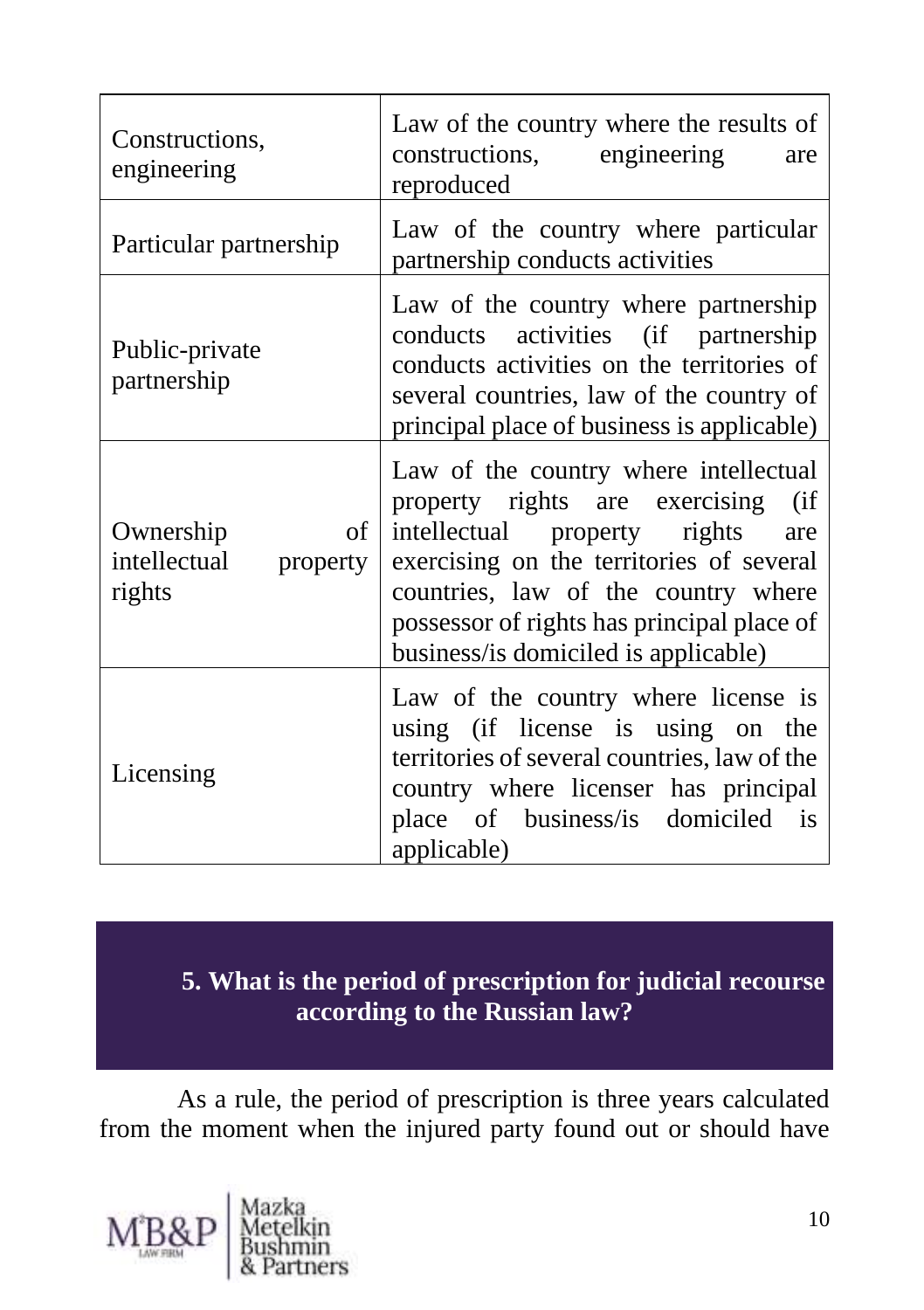found out about the violation of the rights, unless the law provides for exceptions to this rule.

Most important exceptions:

the period of prescription for judicial recourse of invalidation of transactions and enforcement of implications of an invalidated transaction is one year;

- the period of prescription for judicial recourse by the statement from a company participant of invalidation of resolution of general meeting of founders is two months from the date when a company participant found out or should have found out about resolution of general meeting of founders and its foundations of invalidation (for founders of joint-stock company – three months);

- the period of prescription for judicial recourse of violations of obligations to carriage contracts is one year;

- the period of prescription for judicial recourse of violations of obligations to shipping/forwarding contracts is one year;

- the period of prescription in cases of disposal of shares of joint-stock company involving violation of preemptive rights is three months from the date when a company participant found out or should have found out about such violation (for founders/participants of LLC – three months).

> **6. What is the amount of stamp duties for judicial recourse in the Russian courts?**

The amount of stamp duties depends on the stated claims and the court which reviews such cases.

Maximum amount of stamp duties for review of damage claims is 60 000 RUB in Courts of general jurisdiction in the Russian



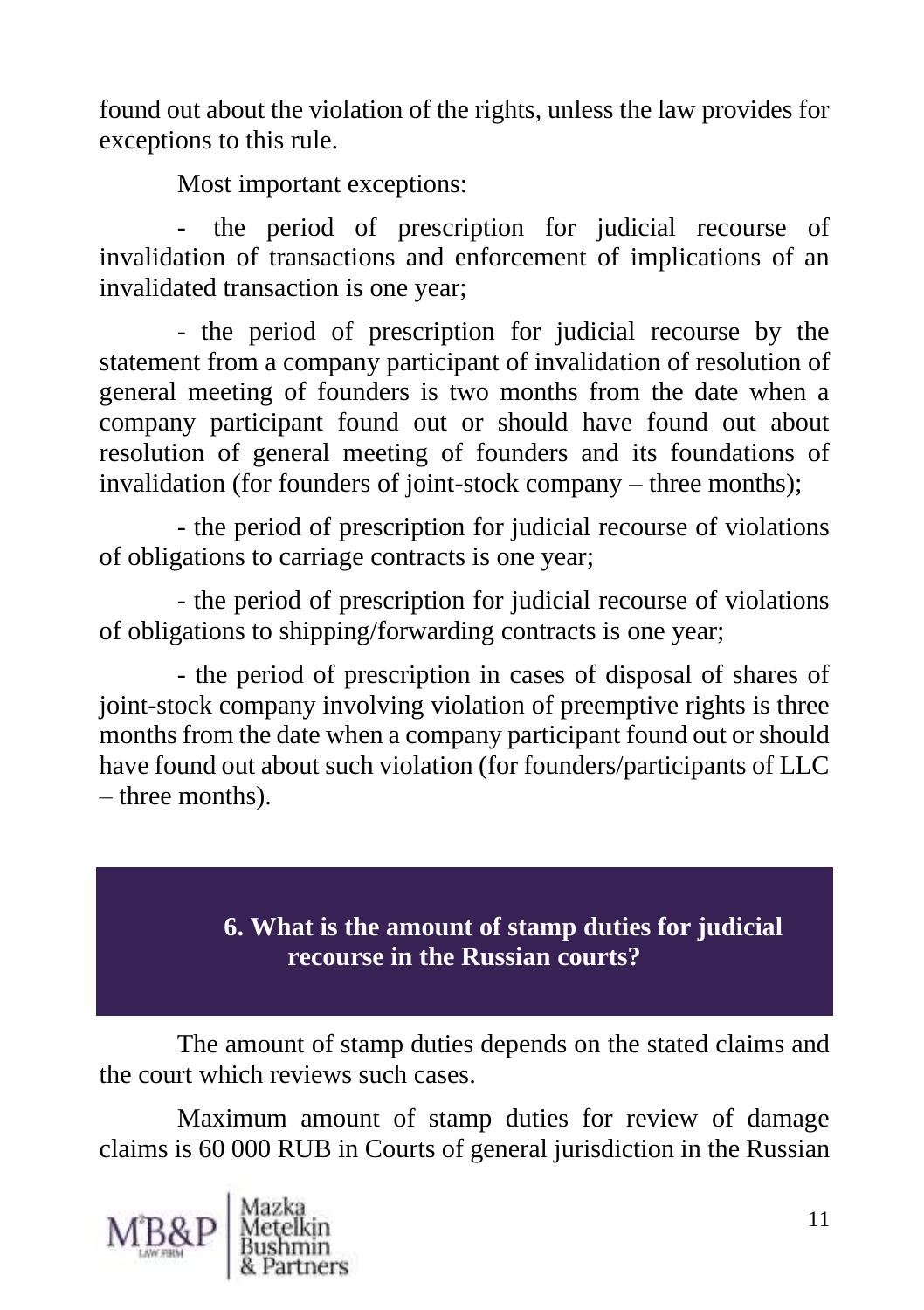Federation, 200 000 RUB – in State «arbitrazh» courts in the Russian Federation.

Stamp duties for review of non-material claims amount from 300 RUB to 6 000 RUB.

## **7. Who has a right to represent interests in the Russian courts?**

In most cases, persons with a higher legal education or an academic degree in a legal specialty can represent interests of citizens and legal entities in courts.

Authorized bodies of legal entities can also represent their interests in accordance with the law of the country of organizations' incorporation.

#### **8. What is the procedure of enforcement of foreign court decisions in Russia?**

To enforce foreign court decisions in the Russian Federation, it is necessary to request assistance of the Russian courts by submitting an appropriate application.

Foreign court decisions may be submitted for enforcement within three years from entry of decision into legal force (the moment of entry into legal force is determined by the law of the country where the decision is made).

The court refuses to recognize and enforce the decision of foreign courts in whole or in part if:

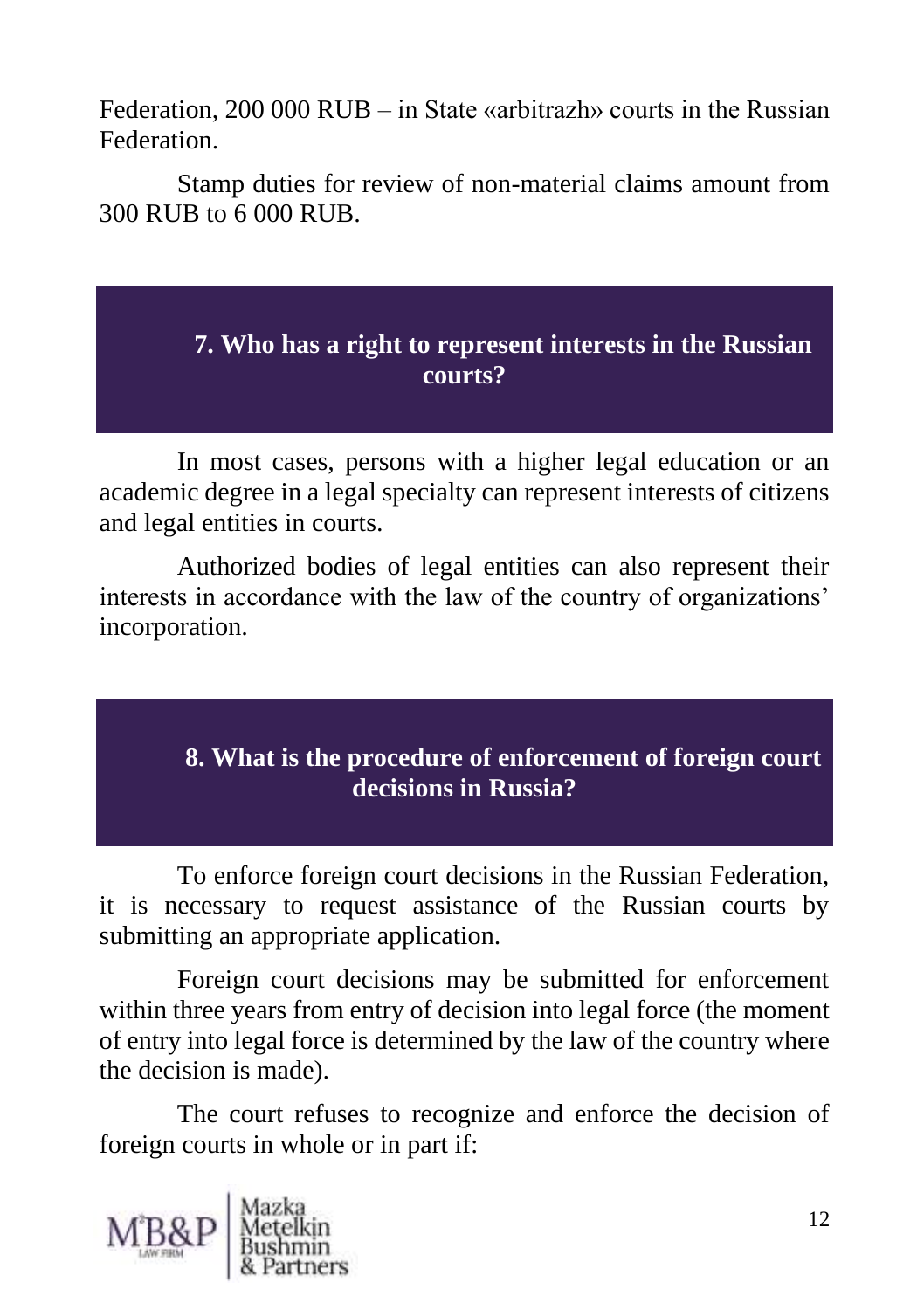1) the court decision has not entered into legal force under the law of the country where the decision is made;

2) the defeated party to the case was not promptly and properly notified of the time and place of the consideration of the case (or for other reasons involving impossibility to submit its explanations to the court);

3) consideration of the case in accordance with an international treaty of the Russian Federation or federal law falls within the exclusive competence of the court in the Russian Federation;

4) there is a court decision that has entered into legal force in the Russian Federation, adopted on a dispute between the same persons, on the same subject and on the same grounds;

5) the court in the Russian Federation is considering a case on a dispute between the same persons, on the same subject and on the same grounds, and the proceeding was initiated before the initiation of proceeding in a foreign court (or the court in the Russian Federation was the first to accept for its proceedings, a statement on a dispute between the same persons, on the same subject and on the same grounds);

6) the period of prescription of enforcing of the foreign court decision was missed and this period has not been received by the court;

7) the enforcement of a foreign judgment would be contrary to the public order of the Russian Federation. For example: nonobservance of guarantees of independence and impartiality of arbitrators, non-application of the substantive law of the country agreed by the parties, suspicions of transfer money across border with the help of foreign court decisions.

The decision may be enforced after ruling on the recognition and enforcement of a foreign court decision and its entry into force.

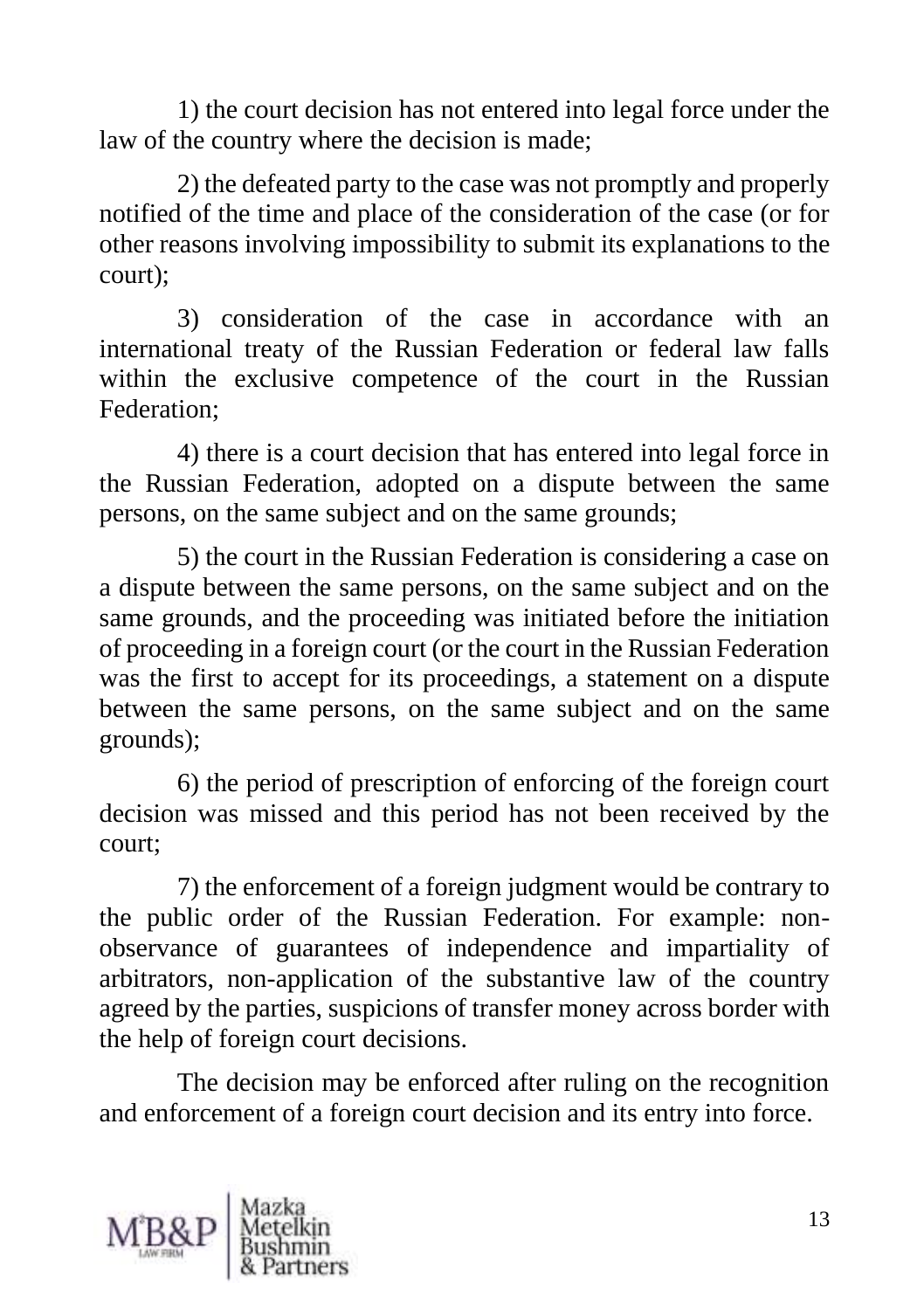#### **9. What are the alternative dispute resolution mechanisms in the Russian Federation?**

The Russian legal system is represented by such mechanisms of alternative dispute resolution (ADR) as arbitration, mediation, conciliation commissions, proceedings in administrative bodies, etc. At the same time, arbitration tribunals and Federal Antimonopoly Service of the Russian Federation (and its territorial bodies) are the most effective extra-judicial "instances".

#### **9.1. How does ADR by arbitration tribunals works in Russia?**

This paragraph contains information about institutional arbitration tribunals permanently operating on the territory of the Russian Federation (not about ad hoc arbitration).

Now there are four arbitration institutions operating on the territory of Russia, to which parties have the a to transfer consideration of a dispute on merits if the parties concluded an arbitration agreement.

Arbitration agreements handle issues of the place of arbitration, its procedure, the language of the proceedings, applicable law, apportionment of court fees, etc.

However, not all disputes can be referred to arbitration tribunals. The exceptions are:

1) bankruptcy proceedings;

2) disputes of denial of state registration of legal entities and individual entrepreneurs;

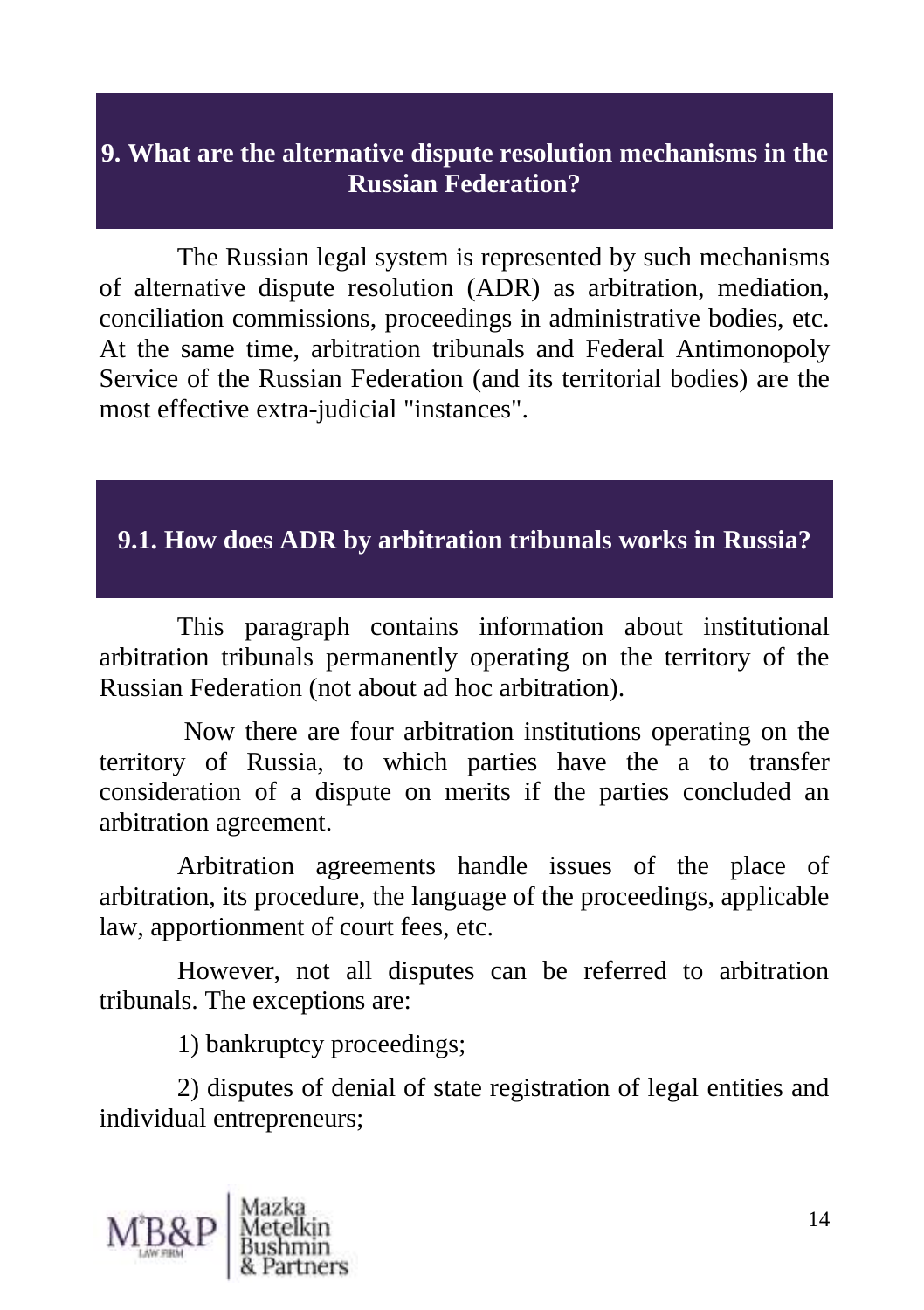3) disputes of copyright protection involving organizations providing collective management of copyright and related rights (also cases reserved to the competence of Intellectual Property Rights Court);

4) cases arising from public legal relationships;

5) affirmative proceedings;

6) cases of awarding damages for breach of a right for a trial within a reasonable time or a right for enforcement of a judgment within a reasonable time;

7) class actions;

8) several corporate disputes (except for the cases resulting from agreements between members of legal entities about their managing);

9) disputes arising from legal relationships concerning with selling state-owned assets;

10) disputes arising from legal relationships in the sphere of contracting procurement;

11) disputes arising from legal relationships in the sphere of compensation of environmental damages.

## **When we have a right to choose the Russian jurisdiction?**

Disputes can be resolved by the Russian arbitration tribunals if such possibility is referred to in arbitration agreements.

## **The substantive law of which country should the arbitration tribunals be guided by?**

As a rule, disputes are resolved in accordance with the Russian law. However, the parties to the arbitration agreement may select foreign law as applicable. Also, arbitration tribunals have a right, at its discretion, to apply foreign legislation.

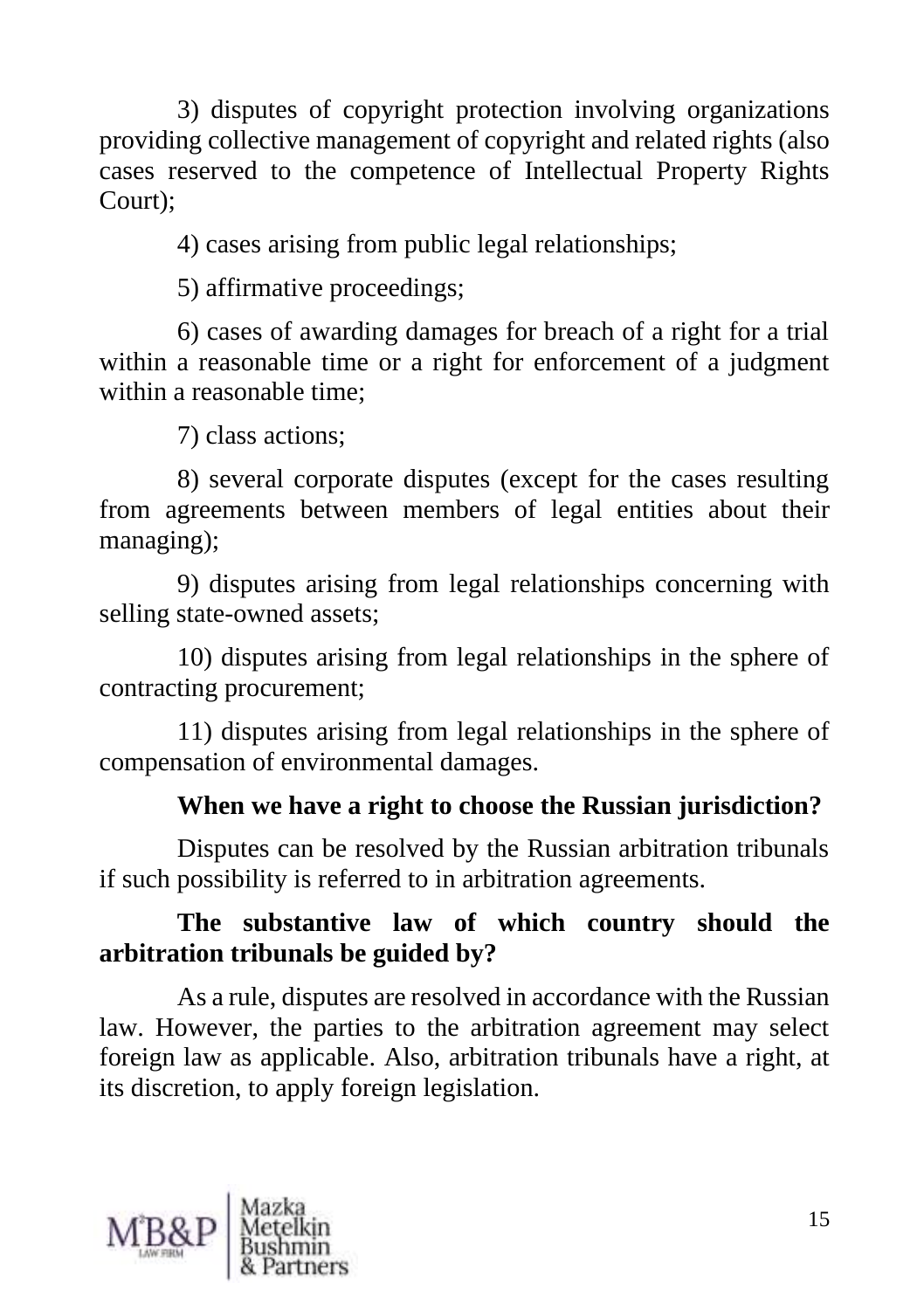#### **What is the amount of stamp duties for judicial recourse in the Russian arbitration tribunals?**

The procedure and the amount of stamp duties for judicial recourse in the Russian arbitration tribunals are established by acts of the arbitration tribunals.

*For example:* in the International Commercial Arbitration Court of the Chamber of Commerce and Industry of the Russian Federation the amount of stamp duties depends on value of suit and the category of the case under consideration:

- in arbitration of international commercial or corporate disputes, the minimum amount is \$ 3 000, the maximum is \$ 90 500  $+ 0.14\%$  of the amount over \$ 10 000 000 (excluding the registration fee of \$ 1 000 when filing a statement of claim);

- in arbitration of internal or sports disputes, the minimum amount is 10 000 RUB, the maximum is 600 000 RUB (excluding the registration fee of 10 000 RUB when filing a statement of claim).

Mentioned acts of arbitration tribunals also provide grounds for reducing the arbitration fees (in the case of a trial by a sole arbitrator, termination of the proceedings at the first hearing without making a decision, etc.).

## **Language of the arbitration proceedings.**

Language of the arbitration proceedings should be noted in arbitration agreements. In the absence of a clause of language in the arbitration agreement, the proceedings shall be conducted in Russian. In this case, an interpreter or a Russian-speaking representative are required.

## **Enforcement of decisions of arbitration tribunals in Russia.**

The parties to the arbitration agreement assume the obligation to voluntarily execute the decisions of arbitration tribunals, which is binding and shall be complied with immediately.

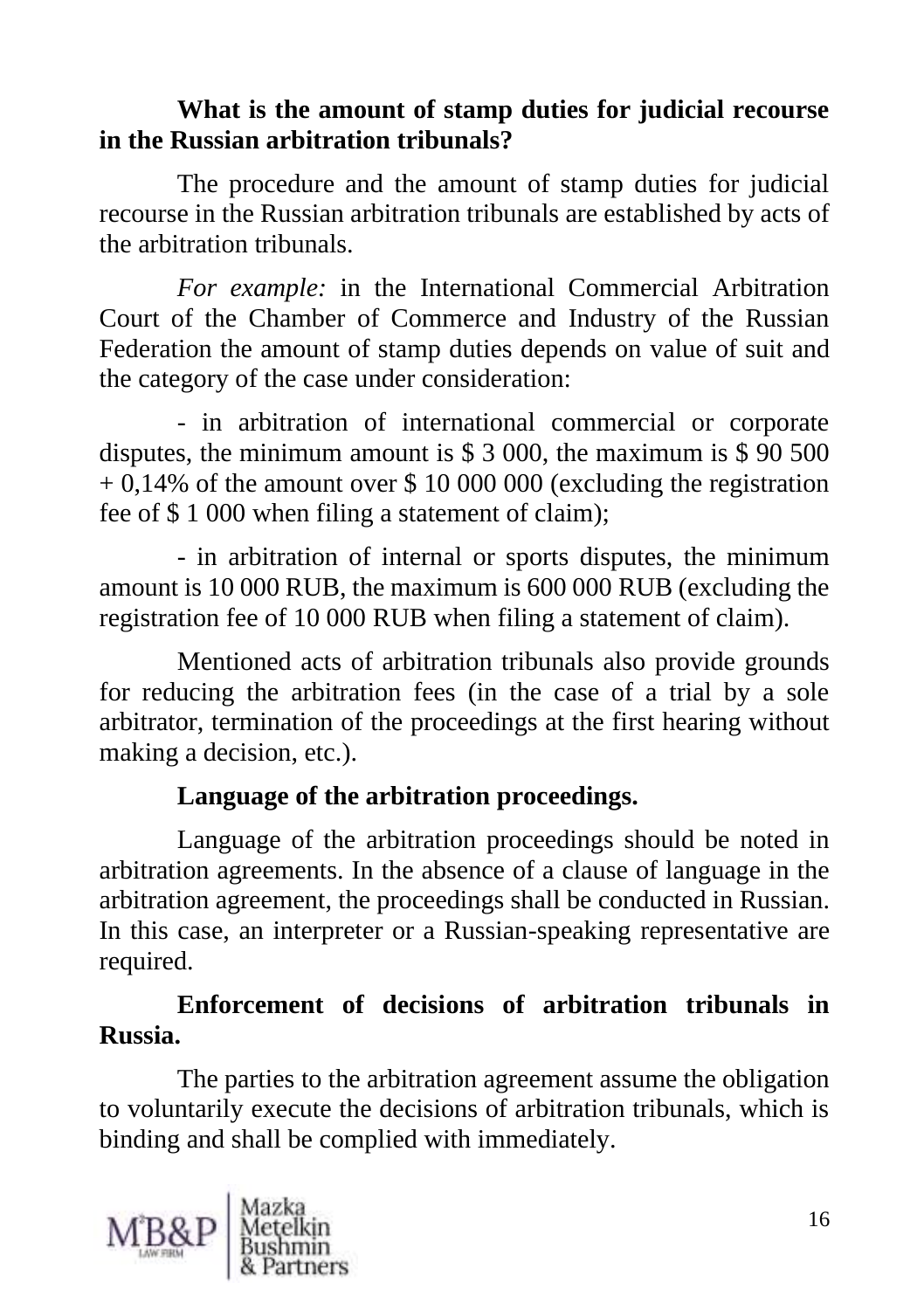However, there is also a compulsory mechanism for the execution of decisions of arbitration tribunals – by filing an application for issuance of writs of execution. The list of grounds for refusing issuance of writs of execution is determined by the procedural legislation of the Russian Federation (including the incapacity of one of the parties to the dispute, the lack of proper notification of the proceedings, contradiction with the public order of the Russian Federation, etc.).

**9.2. How does ADR by the Federal Antimonopoly Service of the Russian Federation (and its territorial bodies) work in Russia?**

The Federal Antimonopoly Service of the Russian Federation is a governmental body, considering cases between the competitions in the context of misbehavior by one of them (suggesting possible violation of competition law).

This administrative body does not resolve civil disputes directly. However, the governmental body decides whether the parties to the dispute do not use their rights in a way that restricts competition and violates the rights of other subjects.

The result of the consideration of the case is the decision and administrative agency rule to stop the unlawful behavior by the guilty party. The obligation to execute the adopted acts is ensured by measures of administrative coercion (rather large fines).

*For example:* a company from Russia is a competitor to a company from Germany doing business, including on the territory of the Russian Federation. A company from Russia repairs to methods of unfair competition, spreads an advertisement containing false information about the poor quality of goods produced by the company from Germany. This discrediting fact leads to an outflow of the

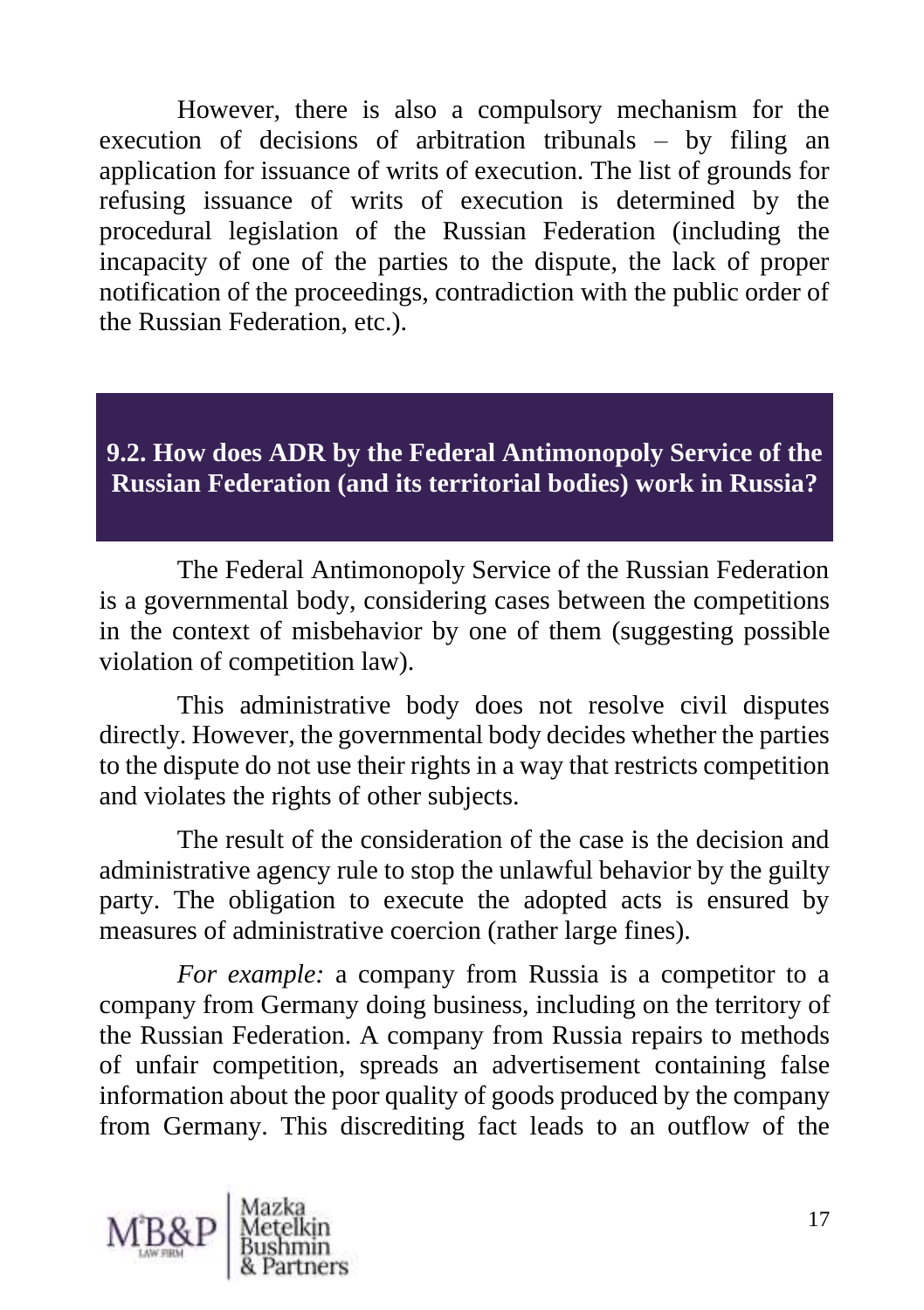Russian clients, entails incurring losses for the company from Germany.

In this situation, a company from Germany has a right to apply to the antimonopoly service with a statement about signs of unfair competition in the form of discrediting in the actions of the company from Germany. A positive outcome of the case in the antimonopoly authority will allow:

- firstly, to compel the unscrupulous competitor to stop the violation (remove the defamatory advertisement from circulation),

- secondly, to bring to administrative responsibility (in the form of large fines),

- thirdly, to collect all the necessary evidence base for going to court with a claim for the recovery of losses incurred from the illegal actions of a competitor.

#### **Which categories of cases adjudicated by the antimonopoly service?**

The antimonopoly authority resolves cases:

- on the abuse of monopoly and other entities dominating the market by their position in relations with other economic entities (in particular, in the field of the fuel and energy complex, transport, provision of communications services, communal infrastructure, etc.);

- on the facts of the conclusion of agreements and concerted actions that restrict competition in the market (including cartel agreements);

- on issues of unfair competition (discrediting, illegal use of commercial secrets, results of intellectual activity, etc.);

- in the field of contracting procurement (the legality of determining the winner, concluding contracts);

- in the field of advertising, its placement, distribution.

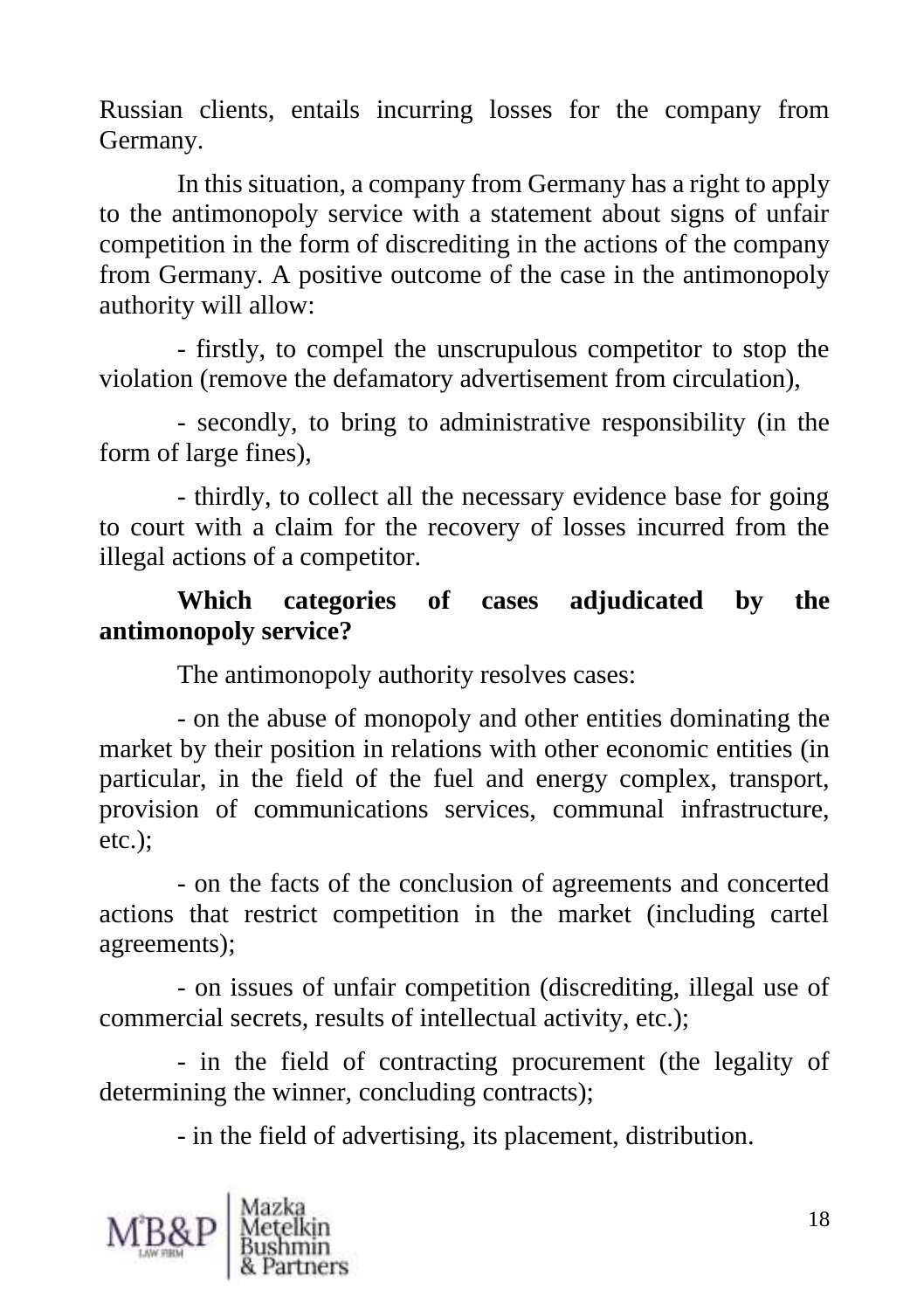#### **When we have a right to appeal to the antimonopoly service?**

Foreign companies have a right to submit a statement (complaint, appeal) to the Federal Antimonopoly Service of Russia or its territorial bodies on an equal basis with the Russian legal entities.

A right to appeal to the antimonopoly authority applies to the facts of violations that occurred on the territory of the Russian Federation or committed by a person domiciled in Russia or the Russian legal entity.

The choice of the territorial body of the service also depends on one of the two mentioned factors.

#### **Who has a right to represent interests in the Federal Antimonopoly Service of the Russian Federation (and its territorial bodies)?**

There is no higher qualification (in the form of a higher legal education or an academic degree) for representatives. A person who holds a power of attorney with the appropriate authority to act can be a representative.

#### **The substantive law (with participation of a foreign person or legal entity).**

In the process of resolving a case the antimonopoly body is guided by the law of the place where the violation of the antimonopoly law was committed, the law of the location of the violating competitor, that is exclusively by the Russian law.

#### **Period of prescription for recourse according to the Russian law.**

The general period of prescription for contacting the antimonopoly service is three years from the date of the violation of the antimonopoly legislation (in the case of a continuing violation, from the date of the end of the violation or its detection).